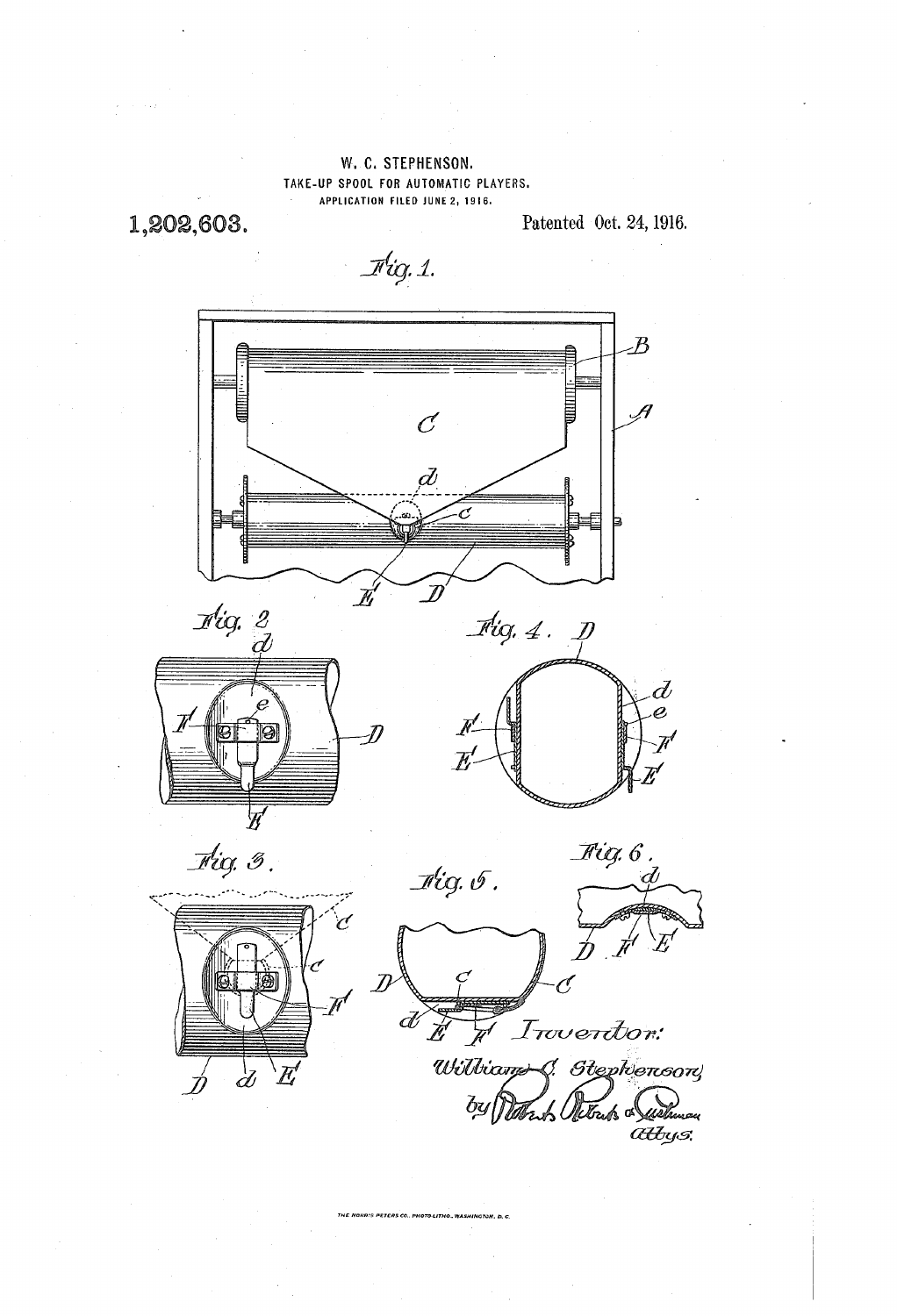# UNITED STATES PATENT OFFICE,

WILLIAM C. STEPHENSON, OF WOBURN, MASSACHUSETTS, ASSIGNOR TO VOSE & SONS PIANO COMPANY, OF BOSTON, MASSACHUSETTS, A CORPORATION OF MASSACHU-SETTES.

### TAKE-UP SPOOL FOR AUTOMATIC PLAYERS.

1,202,603.

Specification of letters Patent. Patented Oct. 24, 1916.

Application filed June 2, 1916, Serial No. 101,325.

To all whom it may concern.<br>Be it known that I, WILLIAM C. STEPHEN-<br>SON, a citizen of the United States, and resi-<br>dent of Woburn, in the county of Middlesex

- 5 and State of Massachusetts, have invented
- new and useful Improvements in Take-Up<br>Spools for Automatic Players, of which the<br>following is a specification.<br>This invention relates to the take-up spool<br>10 of an automatic player, such as a pneumatic<br>piano player, of th
- 15 provided with a fixed and stationary hook<br>located in a groove of the take-up spool so as not to project beyond its periphery nor in-<br>terfere with the paper sheet to be wound on the spool. As the hook necessarily lies close
- 20 to the surface of the spool and is also in a depression in the surface of the spool, it is somewhat inconvenient and awkward to attach the ring or loop at the end of the music sheet to the hook.<br>The principal object of this invention is to
- 25 provide a movable sheet-engaging hook which may assume a projected position relative to the surface of the take-up spool, there
- by facilitating the attachment of the music<br>30 sheet, and which may also assume a retracted position so as to be out of the way of the sheet when the take-up spool is in operation.<br>In the preferred form of the invention the
- movable hook is so mounted that it will auto matically move into projected position when the rotation of the take-up spool brings the hook to the front of the instrument with its end pointing downward, and that as soon as the music sheet is attached the tension of
- 40 the sheet will automatically cause the mov able hook to assume its retracted position. In the accompanying drawings which illustrate the preferred embodiment of the invention,-Figure 1 is a face view of part 45 of a casing or spool box, so-called, of an
- automatic player which may be of usual the take-up spool; Fig. 2 is a face view on<br>an enlarged scale of a section of the take-up
- spool showing the movable hook in projected position; Fig. 3 is a view similar to  $50$ Fig. 2 showing the movable hook in re tracted position; Fig. 4 is a cross section through the take-up spool and hook with

55 the hook in projected position: Fig. 5 is a

similar cross section showing the hook with-<br>drawn to its retracted position by the music<br>sheet; and Fig. 6 is a fragmentary longi-<br>tudinal section through the spool, hook and<br>slideway in which the hook is mounted.<br>A repr

in which are mounted the music roll B, carring the paper music sheet C, and a take-up spool D below, the music roll. These parts may in their general characteristics be of usual form and arrangement, and neither their mod parts of the instrument need be described as they form no part of the present invenmay in their general characteristics be of 65 70

In the surface of the take-up spool D about midway of its length is a depression  $d$  in which the movable sheet engaging hook is mounted. The movable hook E is mounted to the periphery of the spool, through a strap or slideway F secured to the surface of depression  $d$ . The hook E has a loose fit in said slideway so as to slide in the  $\sup_{\theta}$  F by gravity, but the body of the hook 80 under the strap lies sufficiently close to the surface  $d$  to avoid the danger of the loop  $c$  slipping past the shoulder or offset of the hook and underneath the body part under<br>the strap. Said hook is provided with a 85 stop e at its rear end to limit the outward movement of the hook, while its inward movement is limited by the shoulder of the offset end of the hook. ed to slide in a direction substantially tan- 75

depressions and two similar sliding hooks on diametrically opposite sides of the take-<br>up spool D, but for most purposes a single movable hook will be sufficient. In Fig. 4 I have illustrated two similar 90

In operation during the usual rotation of<br>the take-up spool D, when the hook E is<br>brought to the front of the spool with its<br>end pointing downward it will drop by<br>gravity into its projected position with its<br>sheet-engagin the extremity of the music sheet C may be readily passed over the end hook E. As the rotation of the take-up spool D continues, the tension on the sheet C, as the latter is unwound from the music roll D will draw<br>the hook backwardly into its retracted posithe hook backwardly into its retracted position as shown in Figs. 3 and 5 in which posi- 110 In operation during the usual rotation of 95 00 readily passed over the end hook E. As the 105

60